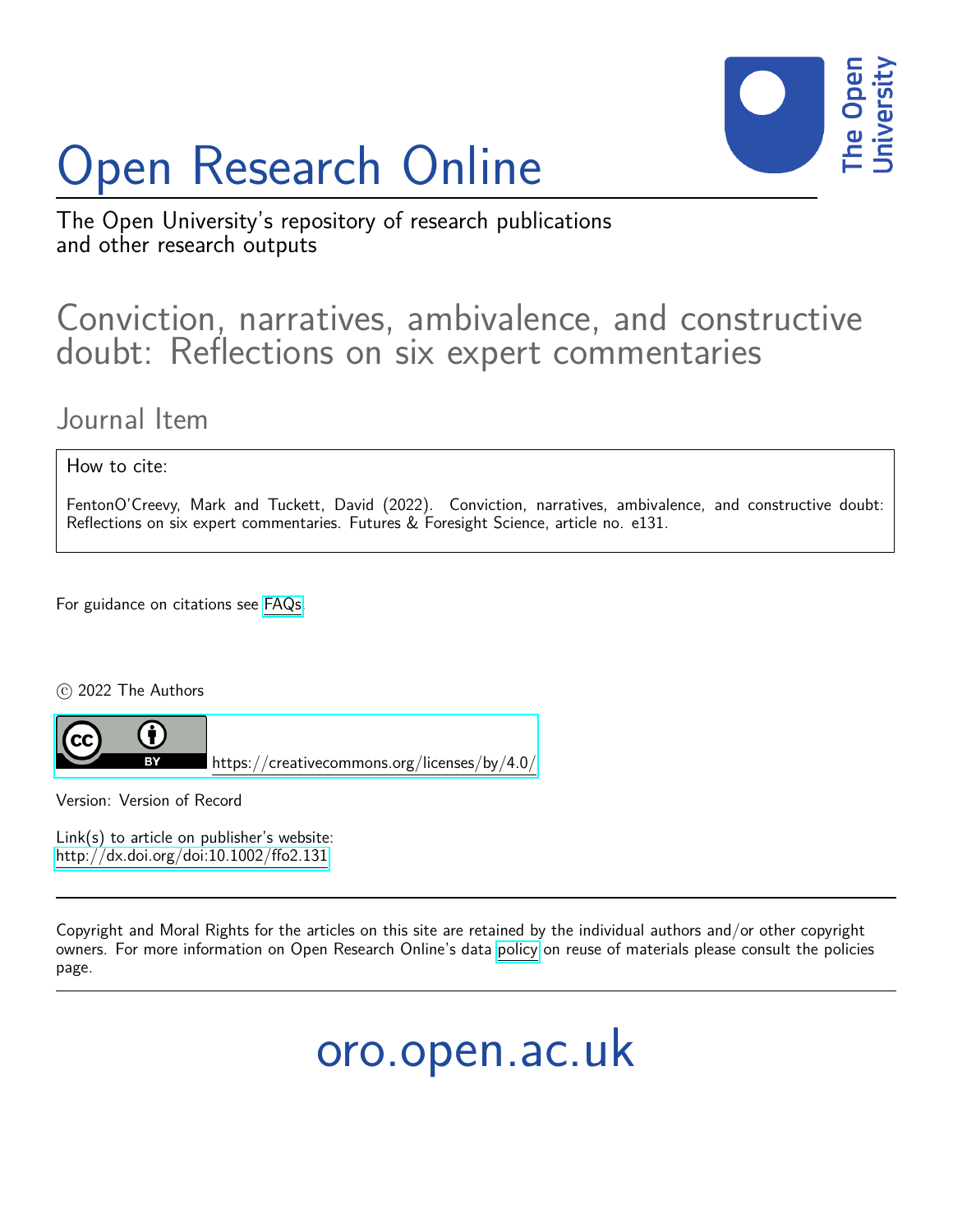#### COMMENTARY

## Conviction, narratives, ambivalence, and constructive doubt: Reflections on six expert commentaries



<sup>1</sup>Department of People and Organisations, The Open University Business School, Milton Keynes, UK

2 Psychoanalysis Unit & Centre for the Study of Decision‐Making Uncertainty, University College London, London, UK

<sup>3</sup>Blavatnik School of Government, University of Oxford, Oxford, UK

Correspondence: Mark Fenton‐O'Creevy, Department of People and Organisations, The Open University Business School, Walton Hall, Milton Keynes MK15 0AY, UK.

Email: [mark.fentonocreevy@open.ac.uk](mailto:mark.fentonocreevy@open.ac.uk)

David Tuckett, Psychoanalysis Unit & Centre for the Study of Decision‐Making Uncertainty, University College London, Gower St, London WC1E 6BT, UK. Email: [d.tuckett@ucl.ac.uk](mailto:d.tuckett@ucl.ac.uk)

#### Keywords

ambivalence, conviction narrative theory, emotion, strategic decision-making, policymaking, uncertainty

Funding information

None

#### 1 | INTRODUCTION

We are grateful to the authors of six expert commentaries for their thoughtful responses to our article and to the editor George Wright, for the opportunity to respond. It is particularly gratifying to have such valuable commentaries from scholars and practitioners whose work we admire.

At the time of writing our original article, the world was fully in the grip of the uncertainties of a global pandemic. As we write this rejoinder article, there is a land war in Europe. Putin, the archetypal autocratic leader, would rather wage war on civilians, hospitals and schools than risk any challenge to his conviction in his single story of his country's future. Like many other autocratic and hubristic leaders, he has acted successfully to incentivize those who report to him, the Russian media, and much of the wider Russian population, not to offer information or perspectives that can challenge conviction in his narrative. In the terms of

conviction narrative theory, he has constructed his local environment to maintain a divided state in which data, opinions, theories, emotions, and thoughts that do not fit the prevailing narrative exist in a disconnected and ignored state and do not count. The symbolism of the vast space between him and his team in television appearances is striking and telling.

Faced with war, pandemic, climate change, technological disruption, and major migration of human populations, the world is not getting less uncertain anytime soon. Yet the world is not short of leaders in governments and business who avoid uncertainty. Rather than face the anxiety of uncertainty, such leaders flee into the embrace of passionate conviction in a single story of the future, and, as Hodgkinson and Healey ([2022\)](#page-6-0) describe, "escalate commitment to courses of action borne of emotional and cognitive fixations that bind them irrationally to a future fundamentally rooted in past and present choices."

MarkFenton‐O'Creevy and David Tuckett contributed equally to this study.

This is an open access article under the terms of the Creative Commons Attribution License, which permits use, distribution and reproduction in any medium, provided the original work is properly cited.

<sup>© 2022</sup> The Authors. Futures & Foresight Science published by John Wiley & Sons Ltd.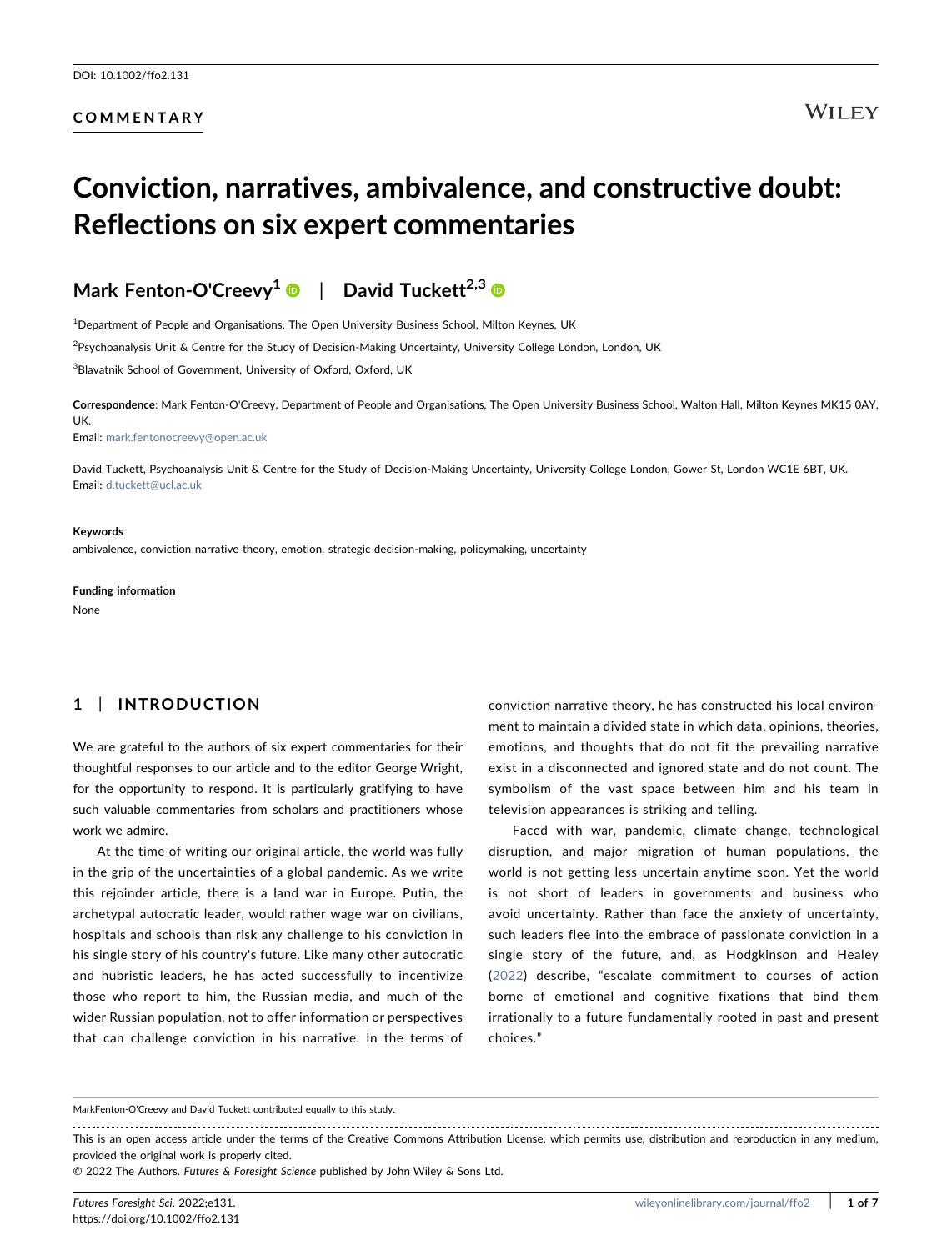#### 2 | DEEPENING THE CONVERSATION ABOUT THE ROLE OF EMOTIONS

The commentary from Hodgkinson and Healey ([2022\)](#page-6-0) is all the more welcome given their championing of taking emotions seriously in the study of strategic management. In their commentary, as in their prior work, they argue for the importance of moving from a "cold‐cognition" model of the strategic decision‐ maker to attending to the role of emotion in interacting with and modulating cognitive processes in strategy and foresight work.

As an example, they discuss the micro‐foundations of Teece's ([2007\)](#page-6-1) dynamic capabilities framework. We agree that conviction narrative theory (CNT) can support additional insights into the micro‐ foundations of dynamic capabilities among other strategy theories. We suggest (as do Hodgkinson & Healey, [2011](#page-6-2)), that the more important challenge for strategic decision‐makers is not the availability of new information, but their emotional reactions to it and the consequences for the attention it gets. In this context, CNT implies that sensing capabilities depend markedly on whether strategic narratives are adopted in an (integrated state) mindset and organizational configuration which supports open curiosity and tolerance of ambivalence.

If, as Teece et al. [\(2016,](#page-6-3) p. 26) suggest, capabilities for transforming organisations in response to opportunities depend on "breaking conventional modes of thinking," then the open curiosity and tolerance of ambivalence associated with negative capability and integrated state is an important precondition for transformation.

We would though suggest, that rather than characterize CNT as part of a "kitbag of tools and techniques," it is better seen as a potentially unifying perspective for many strategy approaches, offering practitioners insight into the mindful use of tools, calculations, models and other components of future‐facing narratives that supports recognizing the useful but fictional nature of the futures they describe, and the emotions they necessarily provoke.

We agree there is a sense in which narratives can serve as a source of bias, because by closing off alternate future options they leave things out. However, bias (as a maladaptive response) is an underlying normative concept, itself suffering from hindsight bias. If we take seriously the significant limits to how far the past helps us to know the future (i.e., if we take radical uncertainty contexts to be quite usual) then many "small world" normative concepts, including that of bias need reconceptualizing. We try to do this in relation to the two paradigmatic mindsets in which conviction is developed (divided vs. integrated state). The maladaptive response, that CNT is concerned with avoiding, is developing conviction in a divided state ‐ thus becoming unhelpfully locked in a single story about the future, be this subsequently shown to be too "optimistic" or "pessimistic." Second, as Klein et al. [\(2011\)](#page-6-4) suggest, in conditions of radical uncertainty the emphasis should shift from forecasts and their biases (certainly single forecasts) to "expert gambles with attention" to make sense of an unfolding situation.

#### 3 | ARE CONVICTION NARRATIVES UBIQUITOUS AND MAGIC?

von der Gracht [\(2022\)](#page-7-0), invites us to consider whether conviction narratives are not more widely important than solely in situations of radical uncertainty. He asks "[w]hat activity in daily life is even theoretically conceivable—without a conviction narrative?" (p. 1). We agree that conviction narratives are ubiquitous. Many of the narratives that allow us to function in our daily lives are largely unattended shared narratives; socially constructed institutional "facts" of our quotidian lives that support the conviction to act, but pass unnoticed until disrupted.

We have, though, chosen to focus on the role of conviction narratives in conditions of radical uncertainty, since it is in these conditions that ambivalence must be faced (or defended against). Certainly, these conditions apply well beyond the bounds of foresight practice. Perhaps one lesson of a recent pandemic and war is that our mundane shared narratives about the world often serve to mask a great deal of the radical uncertainty that we face. As we note in our original article, existing foresight approaches, including causal layered analysis (Inayatullah & Milojevic, [2015](#page-6-5)), have an important role in deconstructing unattended shared narratives that lead us to treat the future as a version of the past. We hope that the insights offered by CNT about the central role of emotions and ambivalence in developing and modulating conviction may be useful in these endeavors.

Light‐heartedly describing the persuasive powers of narrative as "magic," von der Gracht links our discussion of the role of emotions in developing conviction to the sociology of expectations (van Lente, [2012\)](#page-6-6). Conviction narratives are of course not magic but the product of human sentient and imaginative capabilities evolved because the world humans inhabit required them to navigate uncertainty and to innovate and adapt. This is something that much of normatively based cognitive science and economics has ignored or forgotten while chasing what we see as the phantastic object of making social science like physics, or in imagining brains to be like computers<sup>[1](#page-6-7)</sup>. While our understanding of the physical world and how we use it has changed a lot in the last two millennia, the rules governing it have not. Economic or computer models based on stationarity and similar assumptions cannot possibly forecast future events—indeed macroeconomic models consistently miss turning points and struggle with even 2 years ahead.

We agree that there are important links to be made between CNT and the sociology of expectations; both in the central role of emotion and in the importance of treating future expectations, and the narratives that underlie them, as fictional acts of imagination. This idea of "fictional expectations" (in contrast to the idea of "rational expectations" in neo‐classical economic theory) has been central to the work of Beckert [\(2016\)](#page-6-8), whose commentary we now turn to.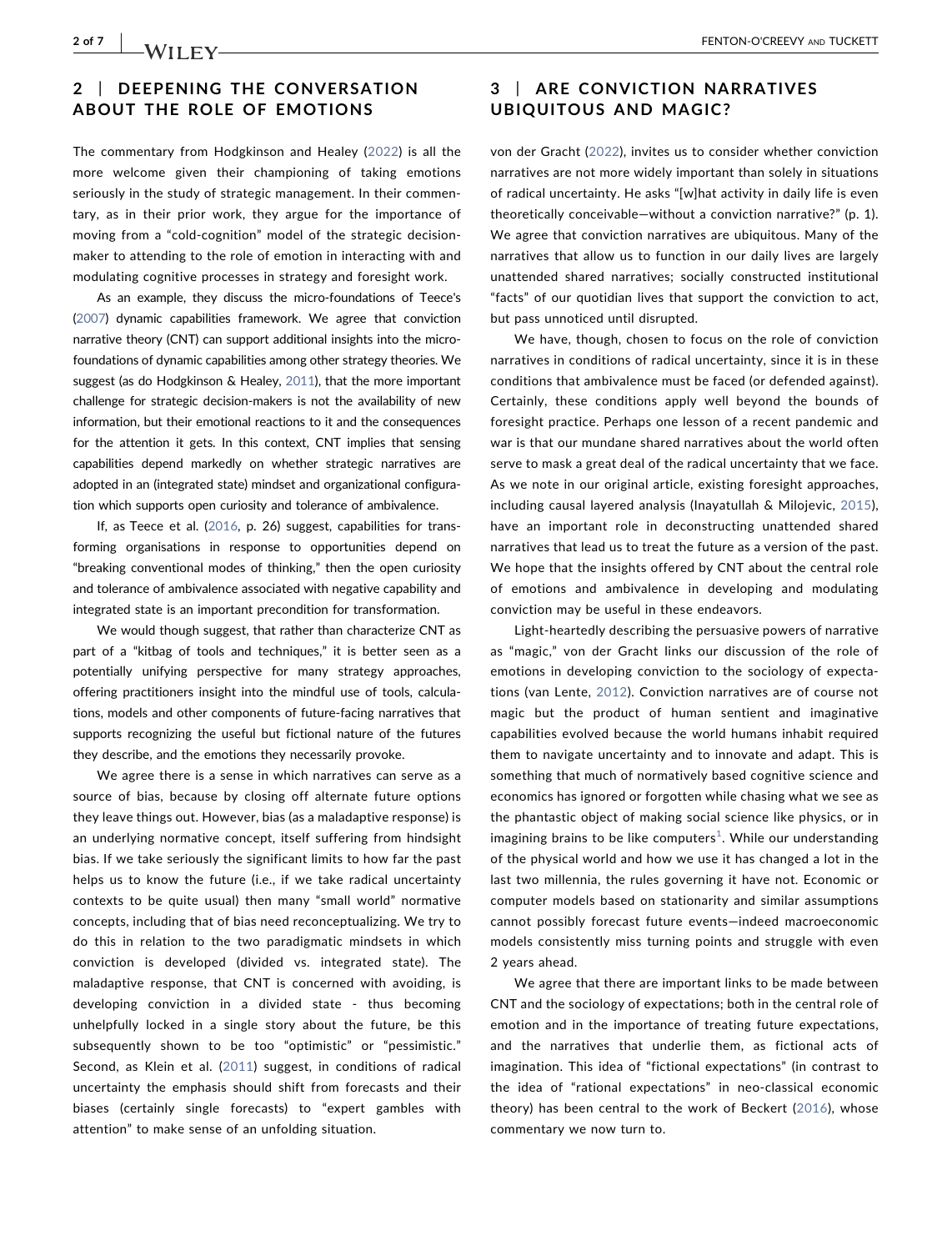### 4 | NARRATIVES, POWER, AND THE AGENCY OF CALCULATIVE DEVICES

Beckert [\(2022\)](#page-6-9), who has blazed a trail in sociology demanding attention to "imaginaries" opens his commentary with a rejection of the universal applicability of rational calculation of optimal solutions, a common assumption in economics but a dangerous assumption in most high‐impact real‐world decision‐making contexts. He suggests that "normative theories of optimizing reach their limits when radical uncertainty is taken seriously" (p. 1); he correctly identifies this as an important underpinning basis of our work.

In unpacking some of the elements of our paper, he suggests some areas that require further elaboration, in particular the role of power in narrative adaptation and adoption, the role of technological and calculative devices in narratives and decision‐ making, and the appropriate boundaries to draw around the productivity of ambivalence.

Turning first to the role of power, we agree that this deserves greater attention in examining the processes though which conviction is built. This question of power is a tacit element, for example, of the story we retell about Nokia. There is little doubt that an important element of power as exercised in most organisations and social groups is the power to frame the terms on which debate is conducted and the narrative elements considered to be legitimate. Similarly, the competing interests of different groups mean that narrative assembly and adoption is often a contested process. There is good work by scholars such as Boje (see e.g., Boje et al., [2016\)](#page-6-10) on narrative resistance to the stories of dominant elites (counter‐ narratives) and there is scope here for more attention to the role of emotion and ambivalence in how and when such counter‐narratives achieve purchase, and to the role of power structures and dynamics in the development of conviction.

We are clear in our account, that narrative elements may include calculations, models, images, graphical representations, and other calculative devices. However, we agree with Beckert, that there is more to be done to explore how adoption of such devices shapes narratives, conviction, and thus action. Good examples include work on the way in which financial models do not just describe markets but actively shape them (MacKenzie [2006\)](#page-6-11) through their influence on dominant market narratives, and the widely accepted view that Moore's law in computing (the doubling of the number of transistors on a silicon wafer every 18 months) quickly moved from a description of past data to a self‐fulfilling prophecy, as manufacturers began to use it as part of their narratives about what would be needed to compete successfully (Garud et al., [2014\)](#page-6-12).

An important task in all new theory elaboration is to establish boundaries of applicability. Beckert suggests one such boundary when he argues that ambivalence may be less productive in the context of radical entrepreneurial innovation. Here we disagree, entrepreneurship research is a field that, more than most, has taken radical uncertainty seriously and there is ample evidence that entrepreneurial success is often more in a willingness to pivot, and reuse resources, relationships, and learning in new ways rather than

in pursuit of a monolithic and unalterable narrative about the future (see e.g., Dew et al., [2008](#page-6-13); Garud et al., [2014](#page-6-12); Sarasvathy, [2001](#page-6-14)). The effective sensing and interpretation of weak signals required to make timely entrepreneurial pivots seems likely to depend on an ability to tolerate ambivalence and maintain constructive doubt and negative capability.

#### 5 | DEEPENING THE CONVERSATION ABOUT UNCERTAINTY

While, many economists have focused primarily on contexts of (probabilistic) risk at the expense of treating radical uncertainty seriously, John Kay is an important counter example (e.g., Kay & King, [2020](#page-6-15)). In his (2022) commentary on our article, he opens with a useful discussion of the lack of serious treatment of uncertainty in economics and takes issue with how rationality has been understood in economics. He argues that "when information is imperfect and unequally distributed, it is irrational even to hold, far less act on, subjective probabilities of events and outcomes, which are often incompletely specified and ambiguously determined" (p. 1).

As Langlois and Cosgel put it, much of the framing of uncertainty in business and economics research has been influenced by the over‐ simplistic interpretation that by risk Knight meant situations in which one could assign probabilities to outcomes and by uncertainty situations in which one could not (1993, p. 457). It was, at the time, a way of framing the distinction that fitted in well with the rhetoric of the debate between proponents of an objective theory of probability and adherents to subjective probability theory (e.g., Arrow, [1951](#page-6-16)). Within the realm of theoretical economics, framing uncertainty as ambiguity and insisting that subjective probabilities can always be articulated made it possible to ignore situations of uncertainty entirely…By definition, all probabilistic situations are matters of risk (Langlois & Cosgel, [1993;](#page-6-17) p. 457). However, this framing of uncertainty ignores Knight's insistence that uncertainty is not just founded in lack of a basis to infer probabilities but also in our inability to know all relevant future states of the world. A further element of Knight's discussion of uncertainty, that has been widely ignored, concerns the problem of categorization and framing. Knight discusses at length the ways in which we comprehend phenomena by imposing systems of categorization and the necessary simplifications and assumptions we make in doing so, arguing that to treat uncertainty seriously it is necessary to grapple with the nature of knowledge.

Considering how decision‐makers might find the courage to act in the face of uncertainty whilst avoiding unjustified conviction, Kay suggests the value of a mediating hierarchy perspective (Blair & Stout, [1998\)](#page-6-18) on firm governance. We agree that forms of leadership in which the leader's role "is not to tell everyone what to do but to assemble views and clarify that a decision has been taken and what that decision is at the end of a process of debate and negotiation" (Kay, [2022;](#page-6-19) p. 2) may be useful in achieving the open debate that can support an integrated state. However, this is clearly not a sufficient condition.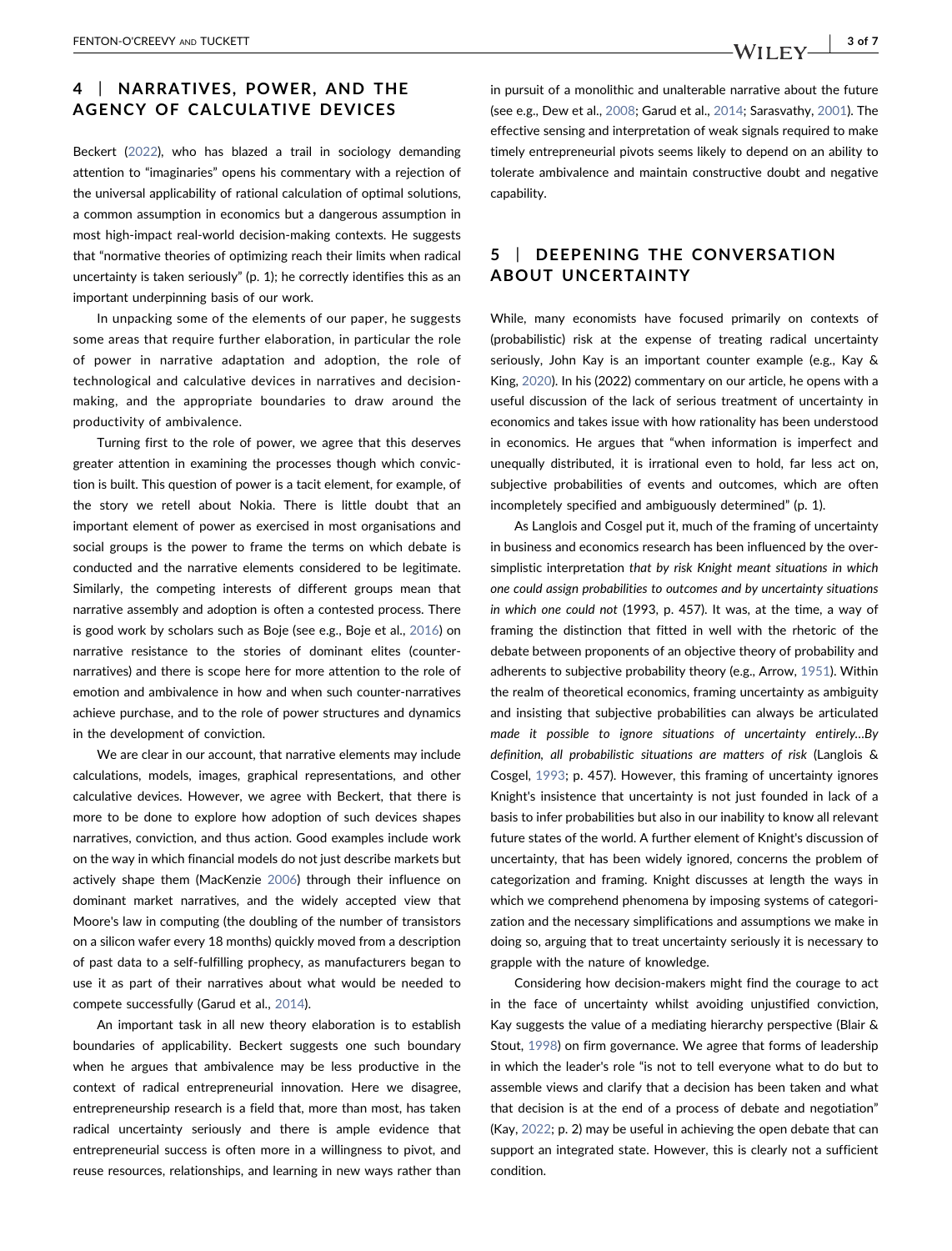First, Blair and Stout's formulation of mediating hierarchy, developed as a reaction to the dominance of agency theory and its emphasis on shareholder primacy, considers the role of boards of directors to be to balance the claims of competing stakeholders. This brings us back to Beckert's reminder of the importance of power and competing interests in the assembly and adoption of narratives. Whether consequential decisions are taken in a divided or integrated state may depend importantly on the power dynamics within management, teams, boards and groups of stakeholders. Rayner ([2012](#page-6-20)), for example, has written compellingly of how fragile coalitions actively work to ignore or downplay uncomfortable knowledge which could threaten alliances.

Second, as the Nokia example illustrates, avoiding a divided state requires more than plurality of perspectives, it requires attention to the emotional dynamics in a board, or wider organization, that may support or hinder attention to a sufficiently wide range of perspectives, information and interests, regardless of whether they provoke anxiety.

#### 6 | MAKING CONVICTION NARRATIVE THEORY PRODUCTIVE IN FORESIGHT PRACTICE

The final two commentaries we discuss, are from authors combining both a scholarly interest in foresight with deep experience as foresight practitioners (Derbyshire, [2021](#page-6-21); Wilkinson & Flowers, [2022\)](#page-7-1).

Derbyshire describes a practice episode which nicely encapsulates the points discussed earlier about the role of power dynamics in supporting or hindering an integrated state. The chairman of the company he describes was highly identified with their modelling approach and unable to countenance debate about its value in the face of failure to predict the credit crunch. Derbyshire relates this to a lack of negative capability in the management team, an unwillingness to tolerate ambivalence and doubt, despite training in this very facet of management.

A key issue may be that individual capabilities are insufficient for deciding and acting in an integrated state (which requires open debate). Organization structures and routines also matter. For example, as we recount in our original article, Nokia paid great attention to their rules of engagement in board and management meetings and to routines for the generation and consideration of a wide range of alternative perspectives and futures before being able to make the bold strategic move to completely refocus their business (Vuori & Huy, [2022\)](#page-7-2).

Wilkinson and Flowers find much to agree with in our article, but take us to task for the phrase "selecting futures." We welcome the opportunity to clarify our intent in using this phrase. We agree with their (prescriptive) suggestion that crafting better futures requires cocreation by diverse participants who are open to experimentation in dialogue and with appropriate experience and skill. However, in outlining conviction narrative theory as a framework with

applications to foresight work our aim has been primarily descriptive (how decisions are made rather than how they should be made). First, in our account, conviction narratives are not created de novo. Rather, generating conviction narratives is a process of selection, adaptation, and assembly of narrative components from the local social context. Second, to act organisations and their leaders must choose (however provisionally) a preferred conviction narrative.

Among other interesting insights Wilkinson and Flowers offer from their foresight practice is the value of stressing the status of future‐focussed narratives as fictional to reduce anxiety and barriers to engagement and create a safe space. There is an important rider to add to this insight. The anxiety associated with ambivalence and uncertainty must always be faced (or defended against) eventually. As the emphasis moves from debate, in a safely fictional space, to consequential decisions and actions, the anxiety must be re‐ encountered. Thus as we stress in the conclusion to our target article, foresight work needs to extend to enabling the conditions in organisations that can support making high‐impact decisions in an integrated state and that "organizations aiming to benefit from effective foresight need incentives, structures, routines, and leaders that support constructive doubt and ambivalence, that support treating decisions as experiments, and which recognize the need to support the emotion work involved in tolerating ambivalence and not knowing, while still being willing to act" (Fenton‐O'Creevy & Tuckett, [2021;](#page-6-22) p. 12). Otherwise, the risk is that, as too often happens, participants in foresight processes have an intellectually stimulating and emotionally engaging experience but fail to take different actions as a result.

#### 7 | THE NEED FOR FURTHER RESEARCH

Several of the commentaries emphasize the need for empirical research which tests and builds on the conceptual foundation our article has set out. Hodgkinson and Healey call for empirical work to validate our conceptual contribution. Beckert calls for work on a more fully developed and predictive account of the conditions in which narratives become credible. He suggests that work is needed, inter alia, to elaborate how the factors which we identify relate to each other and the conditions in which they are more or less important. Derbyshire calls for work on ways in which scenario planning practices can be developed to support negative capability. Von der Gracht highlights the potential to explore the "abuse potential" of conviction narratives, examining, for example, the ways in which narrative tricks and emotion manipulation are used to promote climate change denial.

As we stated in the target article, CNT is a theory of choice under radical uncertainty—situations where outcomes cannot be enumerated and probabilities cannot be assigned Johnson et al. [\(2020\)](#page-6-23). It is novel in the field because most theories of choice assume that people rely on probabilistic judgments, although, certainly in business and government, such as those already discussed in the target article, the commentaries and this rejoinder, very few contexts actually exist in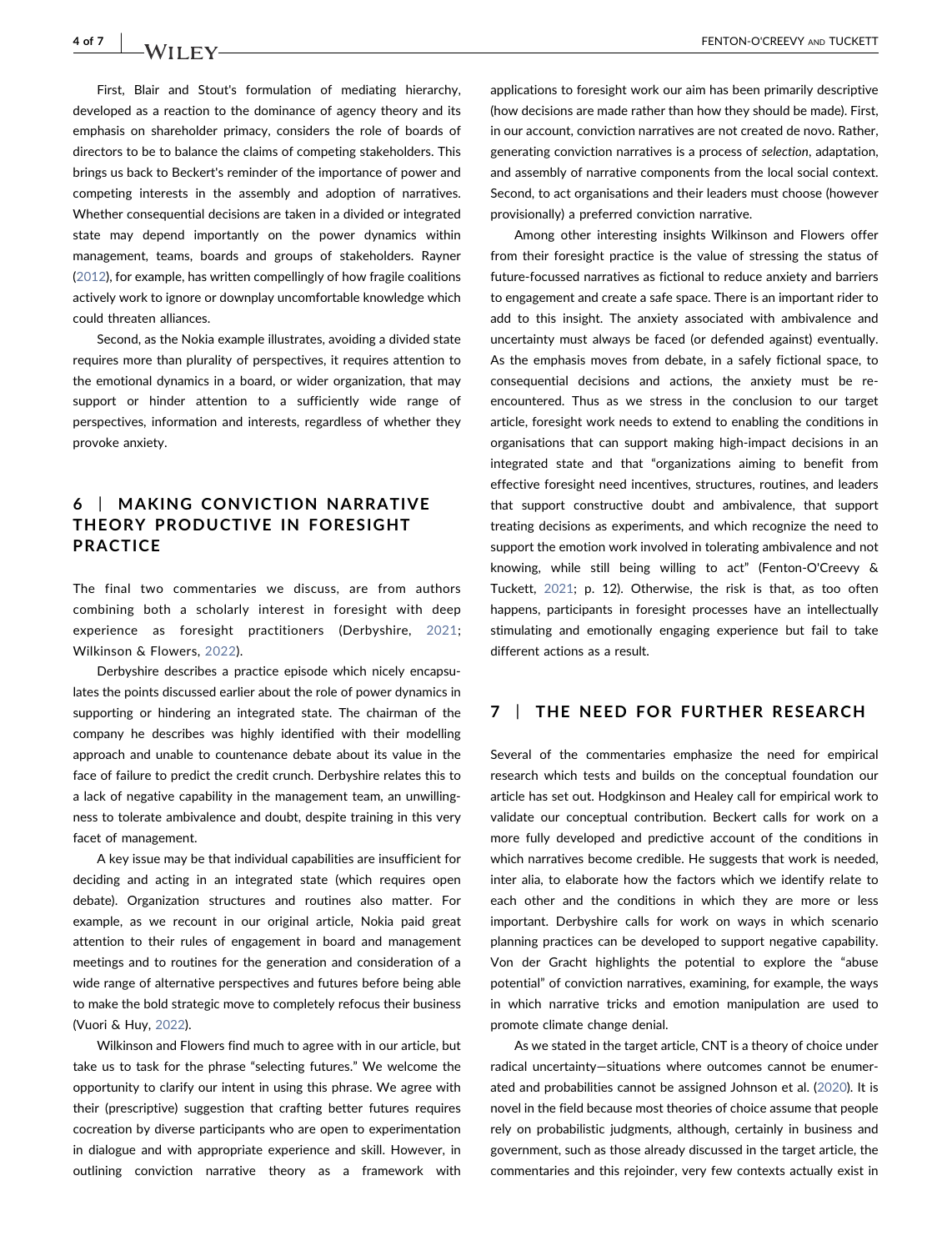which that is possible. Among other issues nonstationary and non‐ ergodic systems are common. Humans have agency and so are unpredictable and there are information limits, specification limits, generation limits and capacity limits to any kind of Bayesian solution to the formation of beliefs about most situations in which real‐world decision‐makers find themselves. In our view, therefore, there is overwhelming evidence that clinging to almost any aspect of the normative utility maximising tradition as a micro‐foundation for decision‐making should be a non‐starter, particularly for the field of foresight studies. Indeed, it is argued, in the case of economics, that the divorce from realty is the product of a divided state (Mehrling, [2012](#page-6-24)).

CNT proposes that using narratives rather than probabilities to make decisions about future action solves two core problems for decision‐makers if faced with uncertainty. First, narratives help decision‐makers to form beliefs that make sense of situations. Second, they help them to combine beliefs and goals to create action. Narratives for this dual purpose arise from the interplay between embodied individual cognition (i.e., including emotion) and the social environment. So, decision-makers adopt a narrative that feels "right" both to explain the available data and affectively to evaluate imagined futures. The theory places the achievement of conviction at centre stage.

There is extensive evidence from many areas of the cognitive, behavioral, and social sciences to support the components of the basic CNT model, including lab experiments, interview studies, and econometric analyses, some of which were set out in the target paper. There is also extensive evidence to show decision‐makers do not, by and large, behave in alignment to the normative principles of neo‐classical rationality. A more thorough theoretical and empirical basis for the deeper cognitive principles that CNT uses to explain the four inter‐related processes (explanation, simulation, affective evaluation, communication) that narratives enable, has been set out in Johnson et al. [\(2020\)](#page-6-23), which will shortly be the target for wide‐ ranging interdisciplinary discussion in Brain and Behavioural Science.

Our concern here is future research in foresight and related studies and their ability to improve decision‐making. The proposition is that the framework of integrated and divided states can enrich organizational design and research into organizational successes and failure in implementing forward‐looking action. A core aim is to shift research focus from exploring whether or not decisions prove successful to how it is they come about—that is, in what state they come about. We hypothesize that organizational arrangements that allow emotional and other conflicts, or failures to be searched out and surfaced. will best protect an organization against the main stumbling block it faces either when trying to reach or monitor decisions made under uncertainty: namely, organizational unwillingness to commit at scale or to capture and learn from relevant data and change course.

If a radical uncertainty, real‐world, context is assumed, then agile and effective firms and governments might experiment with organizational systems that try to ensure the conviction underlying decisions that depend on future developments are developed in an integrated rather than divided State. This would mean taking active steps to monitor and learn rapidly as the outcomes of decisions start to play out. It would also mean shifting organizational culture from safety and blame focused optimal "one shot" decisions towards learning to treat decisions as monitored experiments that play out through time. It seems likely such organizational cultures would have open attitudes towards recognizing emotional textures.

Three types of decisions, which require commitment at scale after looking at the future, might be particularly interesting to study and compare: future pandemic prevention, environmental regulation and climate change mitigation, and economic "levelling up." Each one involves multiple coordination activities and cannot be done in small measures. By Levelling Up we refer to the efforts many governments are now engaged in across the world to address the significant spatial inequalities that have opened up. In the United Kingdom, as well as elsewhere, there is clear evidence that heavily centralized governance, in part based on anxiety about loss of control and fear of failure, is a major cause of policy ineffectiveness over 40 years (McCann, [2021\)](#page-6-25).

The three types of decisions highlighted are all examples of policies that are necessarily contextualized by radical uncertainty. Past policies have been timid. But inaction is no longer an option. The challenge is that, meanwhile, passivity, cynicism, and hopelessness tend to infuse government departments responsible, who are also risk‐averse and captured by optimizing theories about decision‐ making.

In all three cases, potential generic knowledge of what to do (e.g., formal learning from past efforts) exists. But what it indicates is that although frameworks can be set centrally, implementation has to be at scale and mixed with local knowledge, experimentation and local empowerment (Collier & Tuckett, [2021\)](#page-6-26). Decisions at scale create large opportunity for loss or gain but the center does not know best how to make it work and nor does anyone else. In this context multiple experiments and decentralizing decisions are the way forward but raise formidable issues of control (Ditchley, [2022](#page-6-27)) and emotion interacting with the political, given the likelihood that policy has to resolve goal conflict as well as potentially create winners and losers.

The CNT hypothesis is that in such situations a successful narrative, governing future action, developed in an integrated state, would include a commitment to nuanced ongoing evaluation, horizon scanning, and rapid learning and that this will generate emotion. For example, many such narratives envisage exciting "tech clusters" exploiting local university knowledge and new businesses or inward investment to create a new Silicon Valley. Whether this aspiration is a divided state "phantastic object" narrative or not, might be evaluated by exploring the depth and detail of the work developed to test the plan and how far appropriately subtle and transparently measurable intermediate steps have been spelt out along with willingness and mechanisms to monitor progress, engage in horizon scanning to identify relevant weak signals (Rowe et al., [2017\)](#page-6-28), and adapt and learn as events alter expectations. In the design of a field experiment, careful attention is given to envisioning the responses to an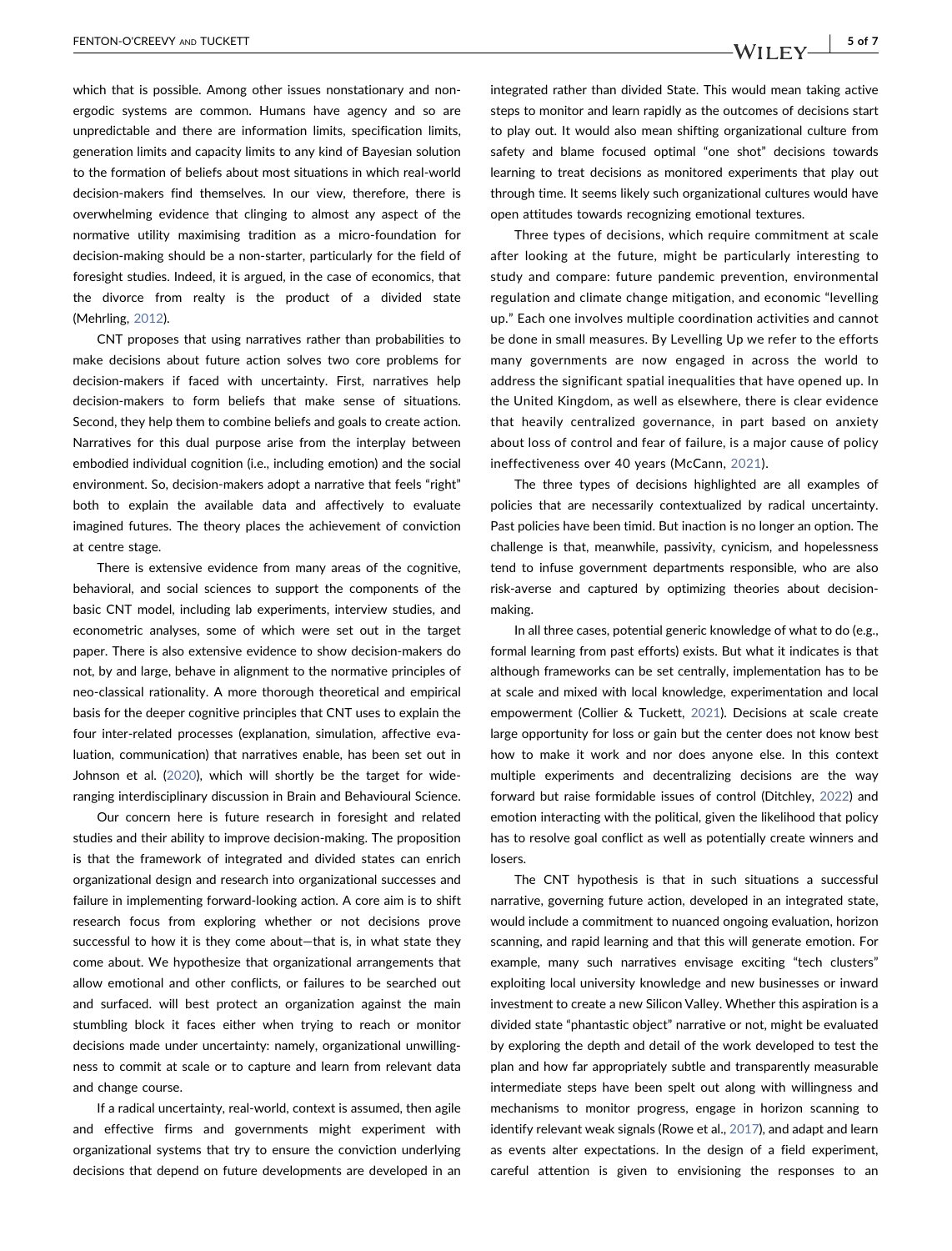intervention in such a way they can be subtly and independently measured. Very little government policy is formulated in this way. Policy (such as energy policy), therefore, is timid, so that the likelihood of enough effort to meet the objective is diminished in an already self‐defeating way and, in the past, has tended to switch quickly and incoherently from one approach to another without learning. In such situations, policy based on normative decision theory, such as standard cost–benefit analysis, has proved disastrous.

#### ACKNOWLEDGEMENT

Not applicable

#### DATA AVAILABILITY STATEMENT

Data sharing is not applicable to this article as no new data were created or analyzed in this study.

#### ORCID

Mark Fenton-O'Creevy D <http://orcid.org/0000-0003-3233-725X> David Tuckett **b** <http://orcid.org/0000-0002-6275-2289>

#### ENDNOTE

<span id="page-6-7"></span> $1$  Bruner, one of the key figures in the cognitive revolution that overthrew behaviourism in psychology has argued that this movement was originally founded on the insight that a core concern of psychology should be how meaning is constructed. He has suggested that, as the brain as computer metaphor took hold, the emphasis shifted from meaning to information processing leading to an under‐appreciation of the central role of narrative reasoning in human life (Bruner, [1990\)](#page-6-29). We are story processors, not logic processors (Haidt, [2012\)](#page-6-30).

#### REFERENCES

- <span id="page-6-16"></span>Arrow, K. J. (1951). Alternative approaches to the theory of choice in risk‐ taking situations. Econometrica: Journal of the Econometric Society, 19, 404–437.
- <span id="page-6-8"></span>Beckert, J. (2016). Imagined futures: Fictional expectations and capitalist dynamics. Harvard University Press.
- <span id="page-6-9"></span>Beckert, J. (2022). Leaving the path of optimality calculation: A commentary on Fenton‐O'Creevy and Tuckett, 2021: Selecting futures: The role of conviction, narratives, ambivalence, and constructive doubt. Futures & Foresight Science, 1–3. [https://doi.](https://doi.org/10.1002/ffo2.125) [org/10.1002/ffo2.125](https://doi.org/10.1002/ffo2.125)
- <span id="page-6-18"></span>Blair, M. M., & Stout, L. A. (1998). Team production in business organizations: An introduction. Georgetown University Law Center, Business, Economics, and Regulatory Law Working Paper No. 180991, <https://doi.org/10.2139/ssrn.180991>
- <span id="page-6-10"></span>Boje, D. M., Svane, M., & Gergerich, E. M. (2016). Counternarrative and antenarrative inquiry in two cross-cultural contexts. European Journal of Cross‐Cultural Competence and Management, 4(1), 55–84.
- <span id="page-6-29"></span>Bruner, J. (1990). Acts of meaning. Harvard University Press.
- <span id="page-6-26"></span>Collier, P., & Tuckett, D. (2021). Narratives as a coordinating device for reversing regional disequilibrium. Oxford Review of Economic Policy, 37(1), 97–112. <https://doi.org/10.1093/oxrep/graa060>
- <span id="page-6-21"></span>Derbyshire, J. (2021). Dominant narratives, uncertainty denial, negative capability and conviction: A commentary on Fenton‐O'Creevy and Tuckett 2021. Futures & Foresight Science, 1–3. [https://doi.org/10.](https://doi.org/10.1002/ffo2.117) [1002/ffo2.117](https://doi.org/10.1002/ffo2.117)
- <span id="page-6-13"></span>Dew, N., Read, S., Sarasvathy, S. D., & Wiltbank, R. (2008). Outlines of a behavioral theory of the entrepreneurial firm. Journal of Economic Behavior & Organization, 66(1), 37–59.
- <span id="page-6-27"></span>Ditchley. (2022). Regional Devolution paper. The Ditchley Foundation, Ditchley Park, Enstone, Chipping Norton, Oxfordshire, OX7 4ER.
- <span id="page-6-22"></span>Fenton‐O'Creevy, M., & Tuckett, D. (2021). Selecting futures: The role of conviction, narratives, ambivalence, and constructive doubt. Futures & Foresight Science, 1–16. <https://doi.org/10.1002/ffo2.111>
- <span id="page-6-12"></span>Garud, R., Gehman, J., & Giuliani, A. P. (2014). Contextualizing entrepreneurial innovation: A narrative perspective. Research Policy, 43(7), 1177–1188.
- <span id="page-6-30"></span>Haidt, J. (2012). The righteous mind: Why good people are divided by politics and religion. Vintage.
- <span id="page-6-2"></span>Hodgkinson, G. P., & Healey, M. P. (2011). Psychological foundations of dynamic capabilities: Reflexion and reflection in strategic management. Strategic Management Journal, 32(13), 1500–1516. <https://doi.org/10.1002/smj.964>
- <span id="page-6-0"></span>Hodgkinson, G. P., & Healey, M. P. (2022). Deepening the conversation about the role of emotions and affective processes as barriers and enablers of decision making under uncertainty: Commentary on Fenton‐O'Creevy and Tuckett (2021). Futures & Foresight Science, 1–3. <https://doi.org/10.1002/ffo2.127>
- <span id="page-6-5"></span>Inayatullah, S. & Milojevic, I., (Eds.). (2015). CLA 2.0: Transformative research in theory and practice. Tamkang University Press.
- <span id="page-6-23"></span>Johnson, S. G. B., Bilovich, A., & Tuckett, D. (2020). Conviction narrative theory: A theory of choice under radical uncertainty. PsyArxiv. <https://doi.org/10.31234/osf.io/urc96>
- <span id="page-6-19"></span>Kay, J. (2022). Commentary on "Selecting futures: The role of conviction, narratives, ambivalence, and constructive doubt" by Fenton‐ O'Creevy and Tuckett (2021). Futures & Foresight Science. 1–3. <https://doi.org/10.1002/ffo2.122>
- <span id="page-6-15"></span>Kay, J., & King, M. (2020). Radical uncertainty: Decision‐making beyond the numbers. WW Norton & Company.
- <span id="page-6-4"></span>Klein, G., Snowden, D., & Pin, C. L. (2011). Anticipatory thinking informed by knowledge (pp. 249–260). Psychology Press.
- <span id="page-6-17"></span>Langlois, R. N., & Cosgel, M. M. (1993). Frank Knight on risk, uncertainty, and the firm: A new interpretation. Economic Inquiry, 31(3), 456–465.
- <span id="page-6-11"></span>MacKenzie, D. (2006). An engine, not a camera: How financial models shape markets. MIT Press.
- <span id="page-6-25"></span>McCann, P. (2021). The Fiscal Implications of Levelling Up and UK Governance Devolution, No. 008, The Productivity Institute.
- <span id="page-6-24"></span>Mehrling, P. G. (2012). Mehrling on Soros. Plenary Meeting, Institute of New Economic Thinking conference, Berlin. [https://www.ineteconomics.org/](https://www.ineteconomics.org/perspectives/blog/mehrling-on-soros) [perspectives/blog/mehrling](https://www.ineteconomics.org/perspectives/blog/mehrling-on-soros)‐on‐soros
- <span id="page-6-20"></span>Rayner, S. (2012). Uncomfortable knowledge: The social construction of ignorance in science and environmental policy discourses. Economy and Society, 41(1), 107–125. [https://doi.org/10.1080/03085147.](https://doi.org/10.1080/03085147.2011.637335) [2011.637335](https://doi.org/10.1080/03085147.2011.637335)
- <span id="page-6-28"></span>Rowe, E., Wright, G., & Derbyshire, J. (2017). Enhancing horizon scanning by utilizing pre‐developed scenarios: Analysis of current practice and specification of a process improvement to aid the identification of important 'weak signals'. Technological Forecasting and Social Change, 125, 224–235.
- <span id="page-6-14"></span>Sarasvathy, S. D. (2001). Causation and effectuation: Toward a theoretical shift from economic inevitability to entrepreneurial contingency. Academy of Management Review, 26(2), 243–263.
- <span id="page-6-3"></span>Teece, D., Peteraf, M., & Leih, S. (2016). Dynamic capabilities and organizational agility: Risk, uncertainty, and strategy in the innovation economy. California Management Review, 58(4), 13–35.
- <span id="page-6-1"></span>Teece, D. J. (2007). Explicating dynamic capabilities: The nature and microfoundations of (sustainable) enterprise performance. Strategic Management Journal, 28(13), 1319–1350.
- <span id="page-6-6"></span>van Lente, H. (2012). Navigating foresight in a sea of expectations: Lessons from the sociology of expectations. Technology Analysis & Strategic Management, 24(8), 769–782. [https://doi.org/10.1080/](https://doi.org/10.1080/09537325.2012.715478) [09537325.2012.715478](https://doi.org/10.1080/09537325.2012.715478)